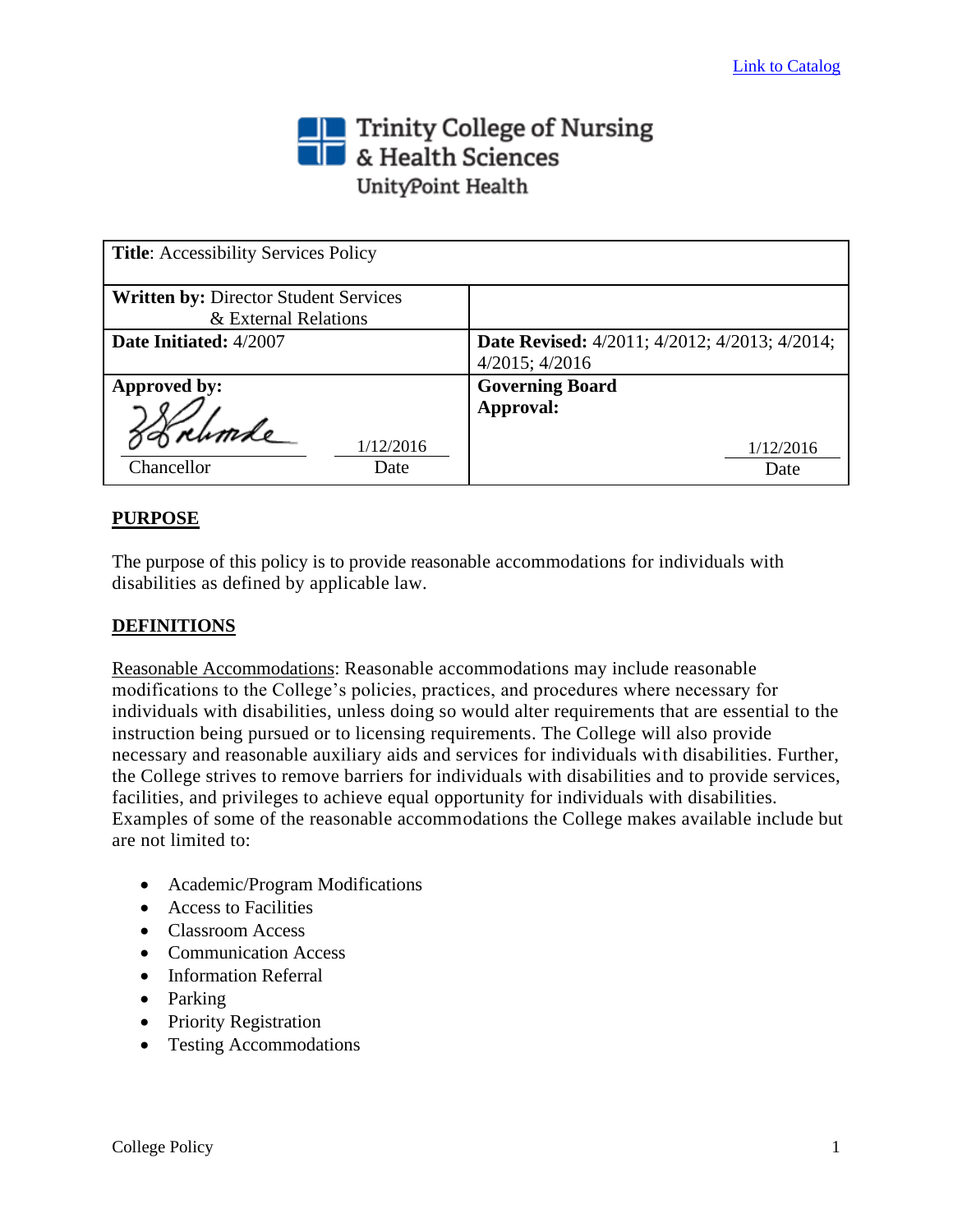## **POLICY**

Trinity College of Nursing & Health Sciences (the "College") complies with Section 504 of the Rehabilitation Act of 1973, as amended, and the American with Disabilities Act of 1990, as amended. It is the College's policy to provide individuals with disabilities full and equal enjoyment of the services, facilities, and privileges of the College. Specifically, the College does not discriminate on the basis of disability in its admission, recruitment, academics, research, financial aid, counseling, employment assistance, and/or any other service, facility, or privilege available to students or potential students. Further, the College does not screen out, exclude, expel, limit, or otherwise discriminate against an individual seeking admission as a student, or an individual enrolled as a student, based on disability. The College promotes an environment of respect and support for individuals with disabilities.

The College will make reasonable accommodations for individuals with disabilities as defined by applicable law. Reasonable accommodations may include reasonable modifications to the College's policies, practices, and procedures where necessary for individuals with disabilities, unless doing so would alter requirements that are essential to the instruction being pursued or to licensing requirements. The College will also provide necessary and reasonable auxiliary aids and services for individuals with disabilities. Further, the College strives to remove barriers for individuals with disabilities and to provide services, facilities, and privileges to achieve equal opportunity for individuals with disabilities. Examples of some of the reasonable accommodations the College makes available include but are not limited to: Academic/Program Modifications, Access to Facilities, Classroom Access, Communication Access, Testing Accommodations, Information Referral, Priority Registration, and Parking. Not all accommodation requests will be granted or deemed reasonable.

The College is committed to providing reasonable accommodations to individuals with disabilities. The professions for which the College offers programs, however, may have cognitive, sensory, affective and psychomotor functional requirements that are essential for the delivery of safe, effective care. Thus, individuals must be able to meet these functional requirements, with or without reasonable accommodation in order to participate in the College's programs. For example, the functional abilities that are essential to engage in the practice of nursing and the health sciences, and which are required to be met (with or without reasonable accommodations) to participate in the College's nursing and health sciences programs derive from the list of Functional Abilities Essential for Competent Nursing Practice, developed by the National Council of State Boards of Nursing. Students and potential students should consult with the Director of Student Services and External Relations for information on the functional abilities essential to the practice of professions for which the College offers programs.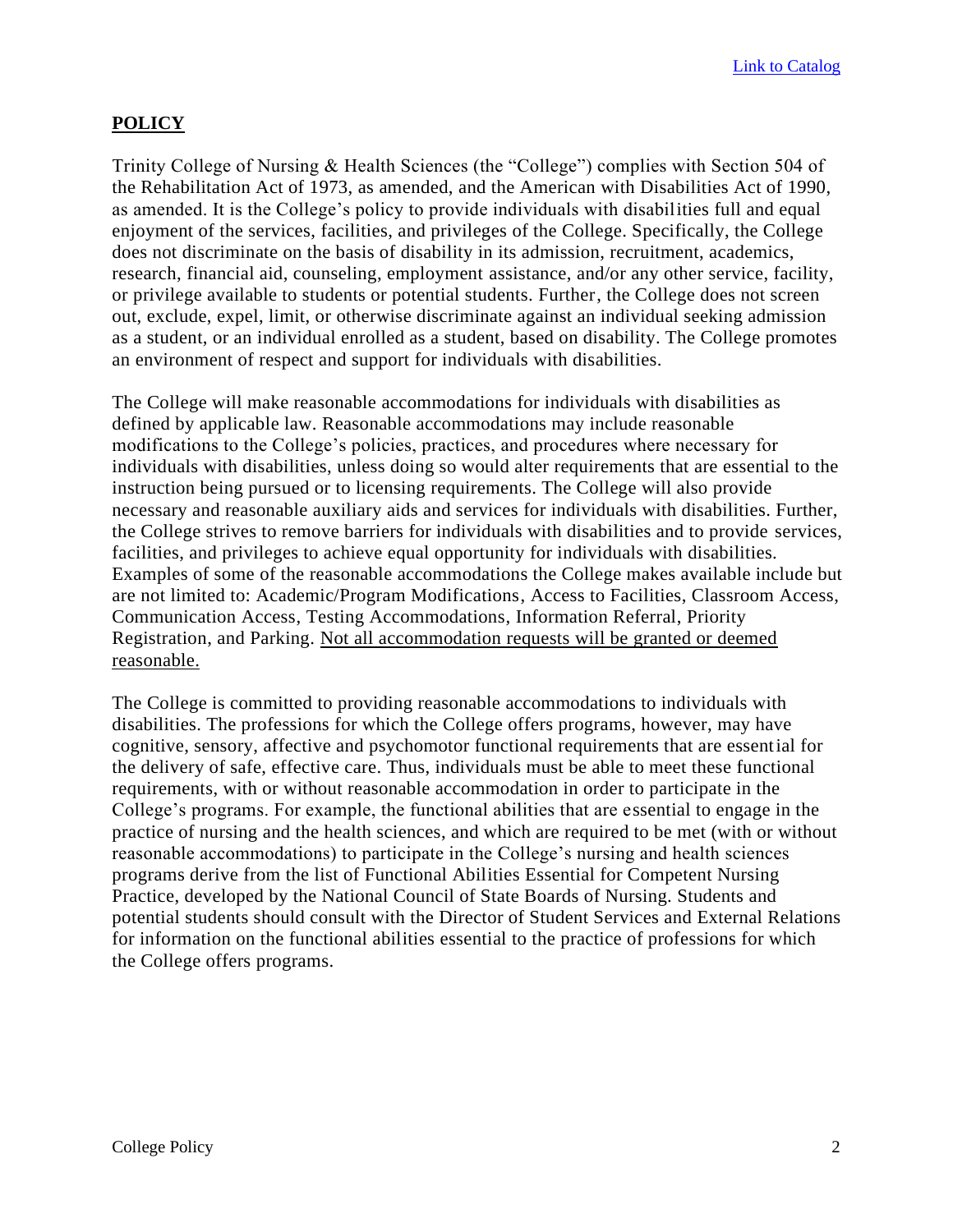### **Requesting Accommodation**

Any applicant, student, or other individual who believes a reasonable accommodation is necessary to enable such person to seek admission, enroll, or otherwise participate fully and equally in a College program is encouraged to contact the Director of Student Services and External Relations to discuss any needs he/she may have. The Director of Student Services and External Relations will consult with the individual, faculty, staff, and other departments as necessary in an effort to arrive at a reasonable accommodation. It is the responsibility of the student or potential student seeking accommodation to identify his/her condition and provide the requested documentation. Students seeking an accommodation will be scheduled for a confidential meeting with the Director of Student Services and External Relations to discuss the student's needs and complete an "Accessibility Services Student Intake Form" as provided by the Director. To obtain accommodations by the start of a semester, the student should meet with the Director as soon as possible, preferably at least six weeks before the first day of classes or, if the accommodation relates to a specific class(es), before enrolling in the class(es). However, accommodation requests can be made at any time. Such advance notice will allow students and the Director a reasonable period of time in which to determine whether the requested accommodations are necessary, appropriate and effective, evaluate alternatives if appropriate, and to implement the resources for any necessary aid in a timely manner.

In addition to completing an Accessibility Services Student Intake Form the student will need to meet with the Director and present current documentation regarding the nature of the disability and any accommodations needed. The Director will review the Student Intake Form and all documentation, with assistance of an outside medical professional if necessary. Documentation requirements are outlined further in the section below. Reasonable accommodations are determined through the collaboration of the Director, the student, faculty, individual departments, and outside professionals as warranted, with consideration for essential standards for courses, programs, services and activities, or status of facilities.

When a reasonable accommodation is deemed necessary, the Director will develop a plan identifying the student's disability, the circumstances for which accommodations are needed, and the reasonable accommodations recommended by the Director. The plan will be distributed to those with a need to know to put any accommodation in place. Additionally, the Director will contact individual faculty members to discuss, as necessary, the recommended accommodations and the process for implementation. When it has been determined that accommodations are reasonable and necessary, faculty are expected to assist in such implementation. If agreed-upon accommodations are not implemented in an effective or timely manner, then the student is encouraged to contact the Director of Student Services and External Relations.

Individuals seeking admission and progression to clinical courses, and graduation from the College must be able to meet the physical and emotional requirement of their academic program of study. Individuals who pose a direct threat to safety and welfare may be denied admission, progression, or graduation. The College's individualized assessment of an applicant's or a student's threat to the safety and welfare of self or others will be based on current medical evidence or on the best-available objective evidence that assesses the nature,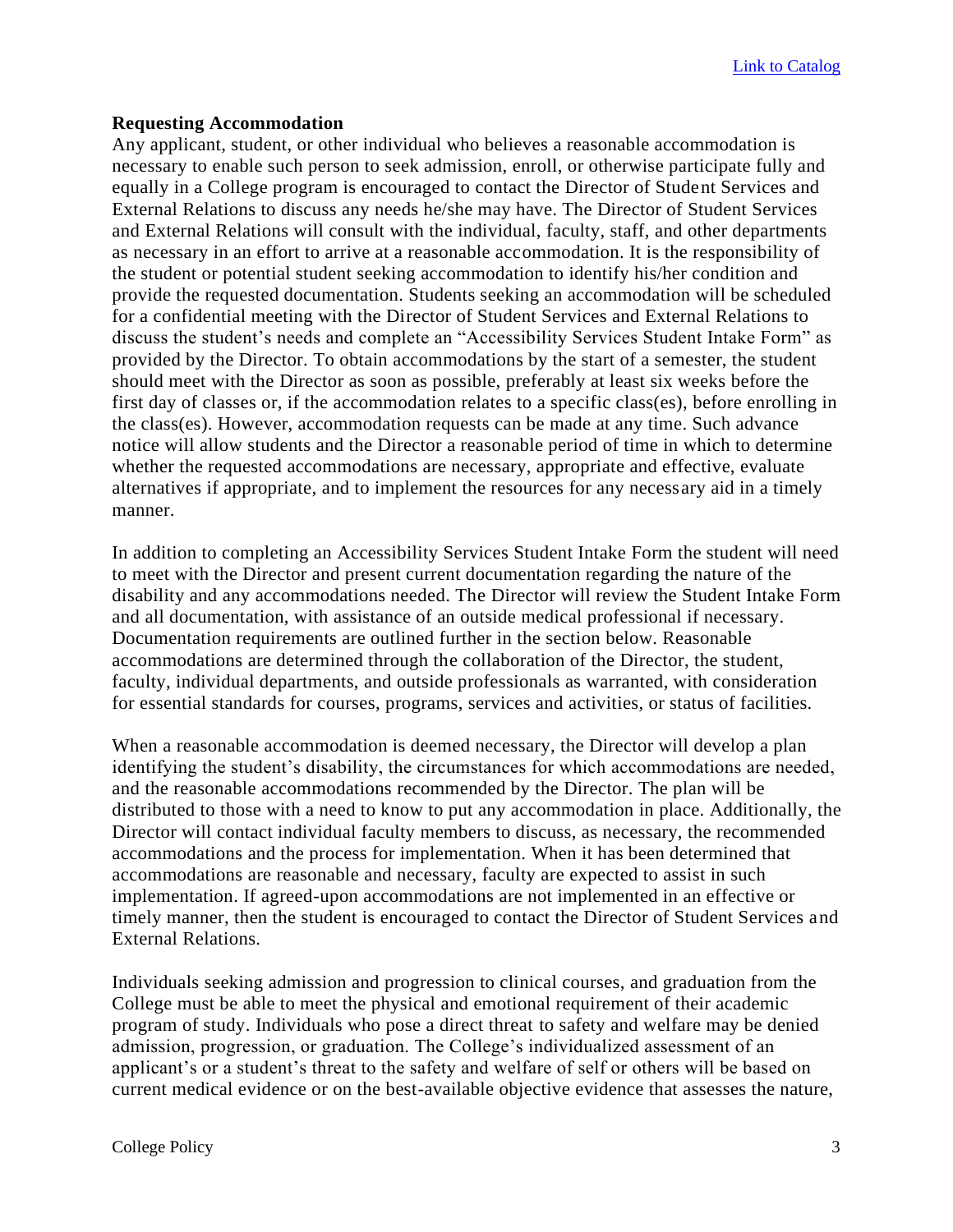duration, and severity of the risk, and the probability that injury will occur. Students who have concerns about the accommodations provided or not provided or who wish to submit a complaint about discrimination or harassment based upon disability should report their concern to the Director of Student Services and External Relations or to the Dean of Nursing & Health Sciences. The College endeavors to provide prompt and equitable resolution to student concerns.

## **Required Documentation**

The College relies on students to self-report impairments, conditions, and disabilities as well as providing documentation from professionals in order to determine accommodations. Disability documentation from treating health care providers should conform to the following criteria:

- 1. Documentation must be from a professional who has undergone appropriate and comprehensive training, has relevant experience and licensure appropriate to his/her profession. Documentation must be current (within the past year). If it is not, then the Director of Student Services and External Relations will request current documentation and, if necessary, will provide references for health care providers, including the option of using the Hospital's assistance program or a referral based on the type of documentation needed.
- 2. Reports must be on letterhead and signed by the treating health care professional, including titles and license descriptors as appropriate. Additional documentation may be requested.
- 3. Diagnostic statements must identify each condition, including ICD or DSM codes as appropriate, date/copy of the most recent full evaluation, and dates/copies of additional evaluations.
- 4. Current impact of the condition(s) described in a clinical narrative and through the provision of specific results from diagnostic procedures. As appropriate to the condition(s) and/or requested accommodation, including impact on major bodily functions (including, but not limited to the functions of the immune system, cell growth, digestive, bowel, bladder, neurological, brain, respiratory, circulatory, endocrine, and reproductive functions), and functional impact on physical (mobility, dexterity and endurance), perceptual, cognitive (attention, distractibility, communication), and behavioral abilities. Descriptions should provide a sense of severity, information on variability over time or circumstances, expected duration of impact, and potential triggers. Descriptions should also include any significant side effects of treatment that may impact physical, perceptual, behavioral or cognitive performance.
- 5. Recommended accommodations, modifications, and services should be logically related to the functional impact of each condition, to ensure equal access and opportunity at the College. When connections are not obvious, they should be explained. The Director of Student Services and External Relations and the Dean of Nursing & Health Sciences may assist in the College's evaluation of whether the accommodation is appropriate.
- 6. Medical information provided by the student will be kept confidential to the extent possible, except that information may be shared as necessary to implement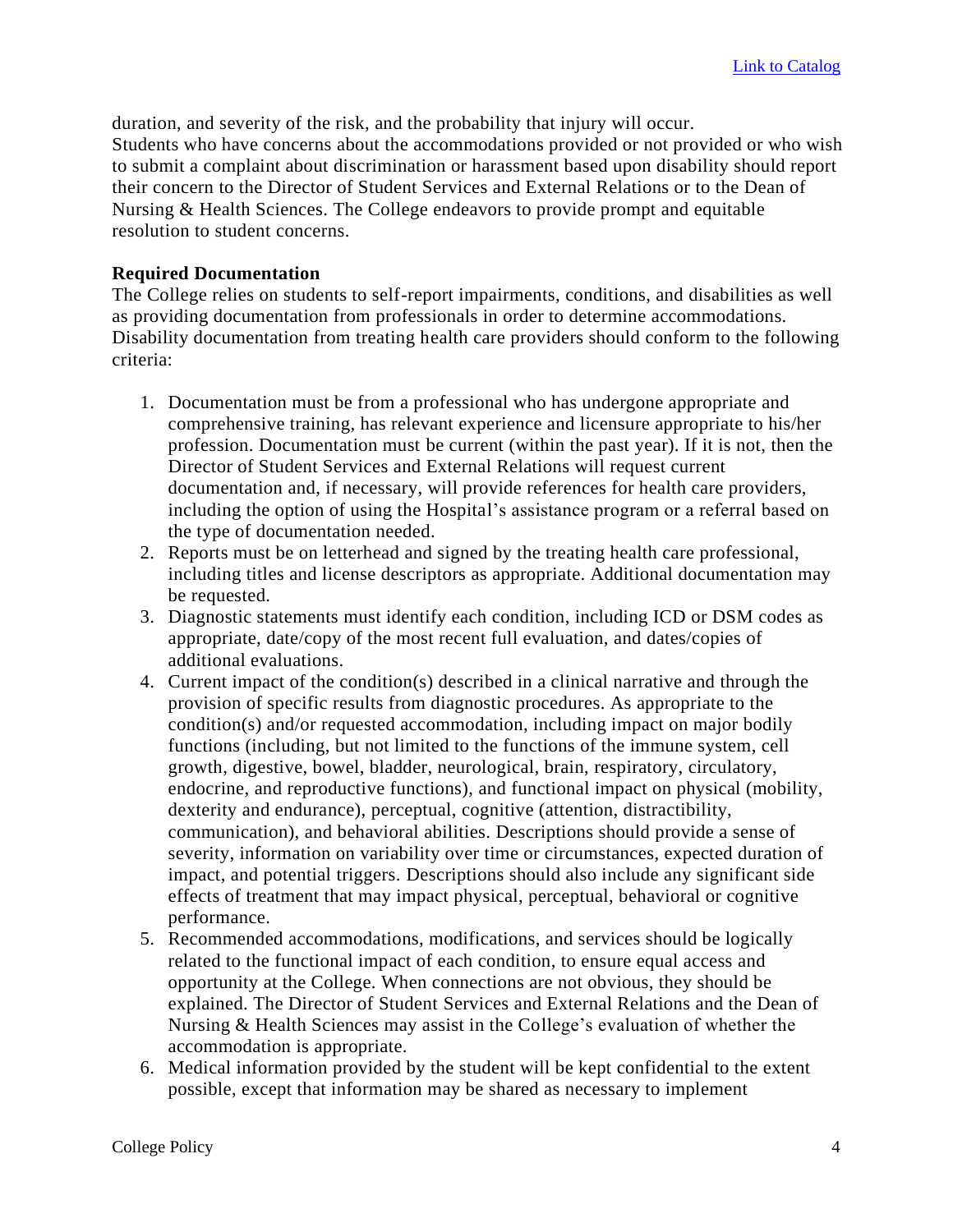accommodations.

7. Documentation will vary depending on the situation and claimed disability.

## **Academic Honestly & Integrity**

An accommodation based on a student's disability may relate to the administration of testing, examinations, or other coursework. Students provided with such accommodations must continue to adhere to the College's academic honesty & integrity policy and to the College's standards of behavior. Failure to adhere to the academic honesty & integrity policy and the standards of behavior may result in corrective action.

### **Disability Accessibility**

Trinity College is accessible to physically challenged individuals. Special facilities such as restrooms and parking are available to make College activities accessible.

# **PROCEDURES**

- 1. The student must complete the Accessibility Services Student Intake Form.
- 2. The student must schedule a confidential meeting with the Director of Student Services and External Relations and provide documentation as noted in the policy preceding policy statements.
- 3. The Director of Student Services and External relations will review the materials presented by the student and determine what if any reasonable accommodation(s) is/are necessary for the student related to his/her enrollment as a student at Trinity College of Nursing & Health Sciences.
- 4. Other faculty/staff will be notified of the accommodation on a need to know basis.
- 5. The reasonable accommodation will be put into place if deemed appropriate.
- 6. Evaluation of the accommodation put into place for the student after each semester of attendance at the College to determine the necessity of its continuation or modification or elimination.
- 7. Granted accommodations are not effective retroactively; students will not be able to re-do assignments or re-take exams with accommodations that they originally took before the requested/approved accommodation.

### **Training**

The Director of Student Services and External Relations will provide updates to this policy and notify the faculty and staff of the changes.